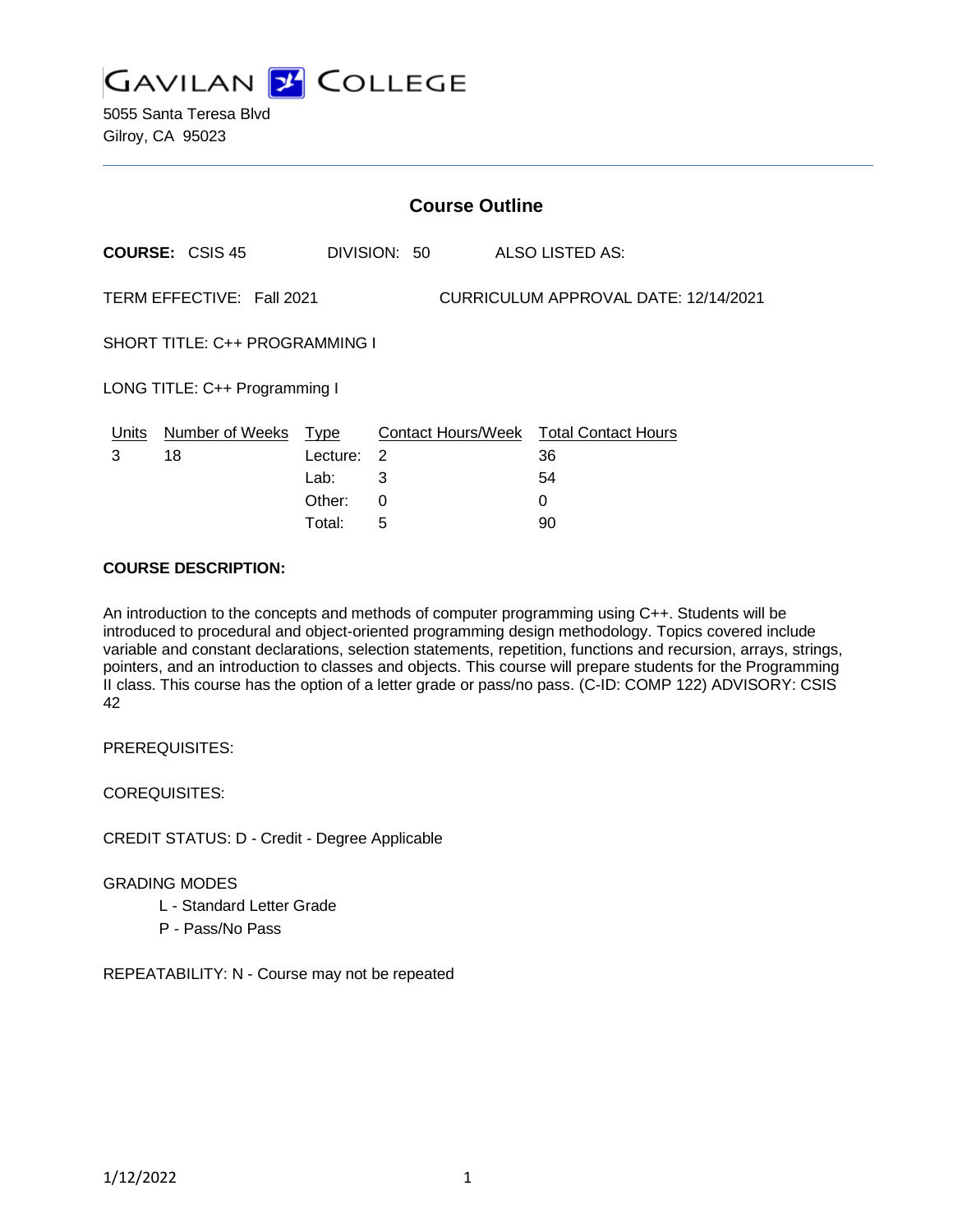SCHEDULE TYPES:

- 02 Lecture and/or discussion
- 03 Lecture/Laboratory
- 04 Laboratory/Studio/Activity
- 04A Laboratory LEH 0.65
- 05 Hybrid
- 71 Dist. Ed Internet Simultaneous
- 72 Dist. Ed Internet Delayed
- 73 Dist. Ed Internet Delayed LAB
- 73A Dist. Ed Internet LAB-LEH 0.65

# **STUDENT LEARNING OUTCOMES:**

By the end of this course, a student should:

1. Analyze and explain the behavior of simple programs involving the fundamental C++ programming constructs.

2. Modify and expand short programs that use standard conditional and iterative control structures and functions.

3. Design, implement, test, and debug a program that uses each of the following fundamental programming constructs: basic computation, simple I/O, standard conditional and iterative structures, and the definition of functions.

# **COURSE OBJECTIVES:**

By the end of this course, a student should:

1. Discuss and explain how a C++ program utilizes them: variables, identifiers, assignments, input and output, and data types and expressions.

2. Explain and demonstrate how to write programs using I/O.

3. Discuss and demonstrate the ways that you can combine arrays, structures, and classes to form intricately structured types such as arrays of structures, arrays of classes, and classes with arrays as member variables.

4. Discuss C++ templates and demonstrate their application.

5. Discuss and apply the techniques of structured (functional) decomposition to break a program into smaller pieces.

6. Describe the mechanics of parameter passing.

7. Choose appropriate conditional and iteration constructs for a given programming task.

8. Describe and demonstrate different forms of binding, visibility, scoping, and lifetime management.

9. Summarize and use pseudocode or a programming language to implement, test, and debug algorithms for solving simple problems.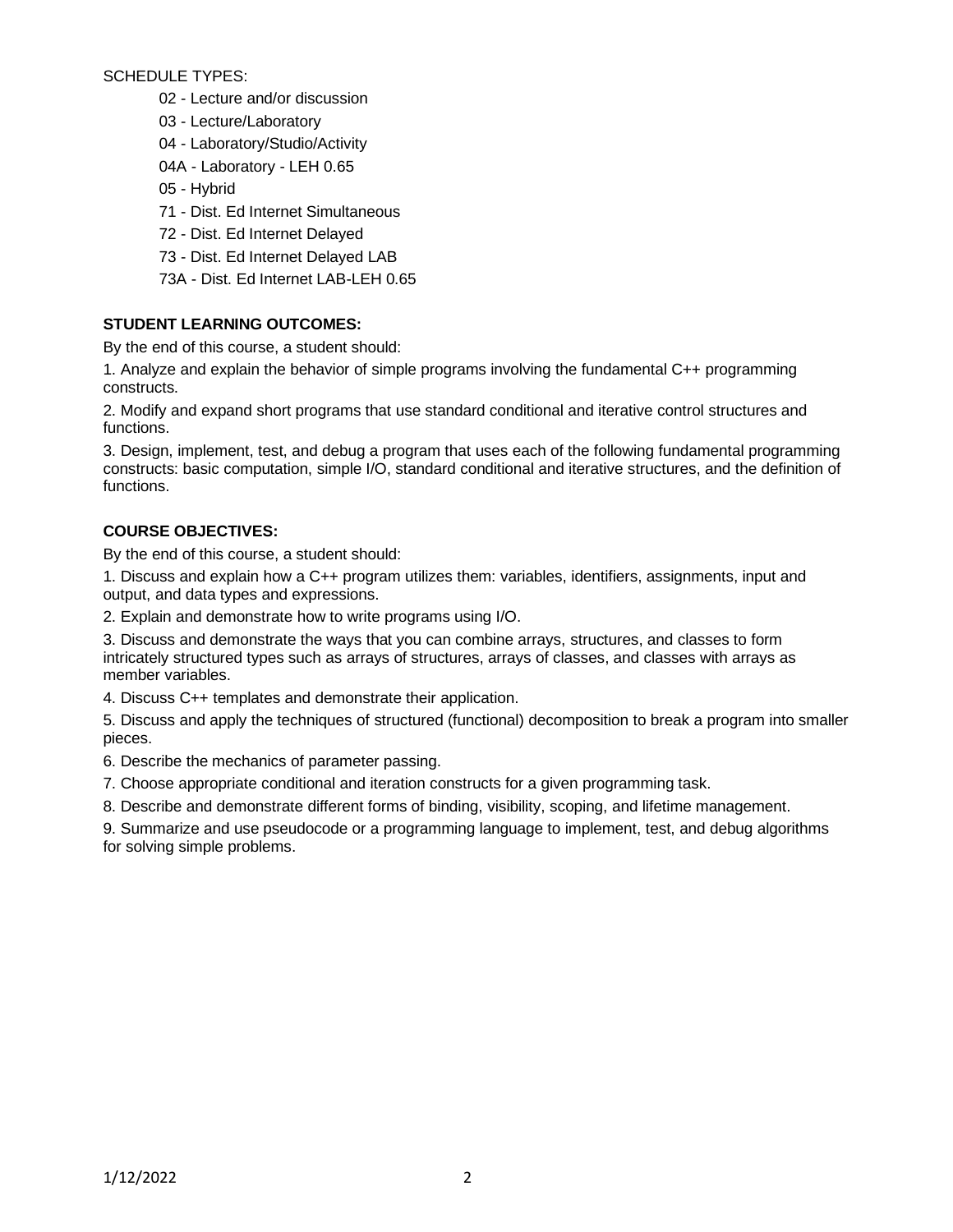## **CONTENT, STUDENT PERFORMANCE OBJECTIVES, OUT-OF-CLASS ASSIGNMENTS**

Curriculum Approval Date: 12/14/2021

## **LECTURE CONTENT:**

#### 4 Hours

Lectures: Introduction to Computers and C++ Programming I - Computer Systems, Programming and Problem-Solving, Introduction to C++, and Testing and Debugging. C++ Basics - Variables and Assignments, Input and Output, Data Types and Expressions, Simple Flow of Control, and Program Style.

### 2 Hours

Lectures: More Flow of Control - Using Boolean Expressions, Multiway Branches, More About C++ Loop Statements, and Designing Loops.

#### 4 Hours

Lectures: Procedural Abstraction and Functions That Return a Value - Top-Down Design, Predefined Functions, Programmer-Defined Functions, Procedural Abstraction, Scope and Local Variables, and Overloading Function Names. Functions for All Subtasks - 'void' Functions, Call-By-Reference Parameters, Using Procedural Abstraction, Testing and Debugging Functions, and General Debugging Techniques. 4 Hours

Lectures: I/O Streams as an Introduction to Objects and Classes - Steams and Basic File I/O, Tools for Stream I/O, and Character I/O. Arrays - Introduction to Arrays, Arrays in Functions, Programming with Arrays, and Multidimensional Arrays.

#### 4 Hours

Lectures: Strings and Vectors - An Array Type for Strings, The Standard 'string' Class, and Vectors. Pointers and Dynamic Arrays.

#### 4 Hours

Lectures: Defining Classes - Structures, Classes, Abstract Data Types, and Introduction to Inheritance. Friends, Overloaded Operators, and Arrays in Classes - Friend Functions, Overloading Operators, Arrays and Classes, and Classes and Dynamic Arrays.

4 Hours

Lectures: Separate Compilation and Namespaces. Pointers and Linked Lists - Nodes and Linked Lists and Stacks and Queues.

#### 4 Hours

Lectures: Recursion - Recursive Functions for Tasks, Recursive Functions for Values, and Thinking Recursively. Inheritance - Inheritance Basics, Inheritance Details, and Polymorphism.

4 Hours

Lectures: Exception Handling - Exception-Handling Basics and Programming Techniques for Exception Handling. Templates - Templates for Algorithm Abstraction and Templates for Data Abstraction. Standard Template Library - Iterators, Containers, and Generic Algorithms.

#### 2 Hours

Written Final.

#### **LAB CONTENT:**

#### 6 Hours

Lab: Complete programming projects such as: entering the C++ program shown in the display and then modifying or changing the program as directed and writing a program that uses several types of variables.

#### 3 Hours

Lab: Demonstrate the purpose of a Boolean expression in C++ programming. Perform the commonly used methods for terminating an 'input loop'. Complete programming problems utilizing the concepts covered in lecture.

#### 6 Hours

Lab: Complete programming problems utilizing the concepts covered in the lecture, including demonstrating several of your own functions. Demonstrate how a driver program is used for debugging.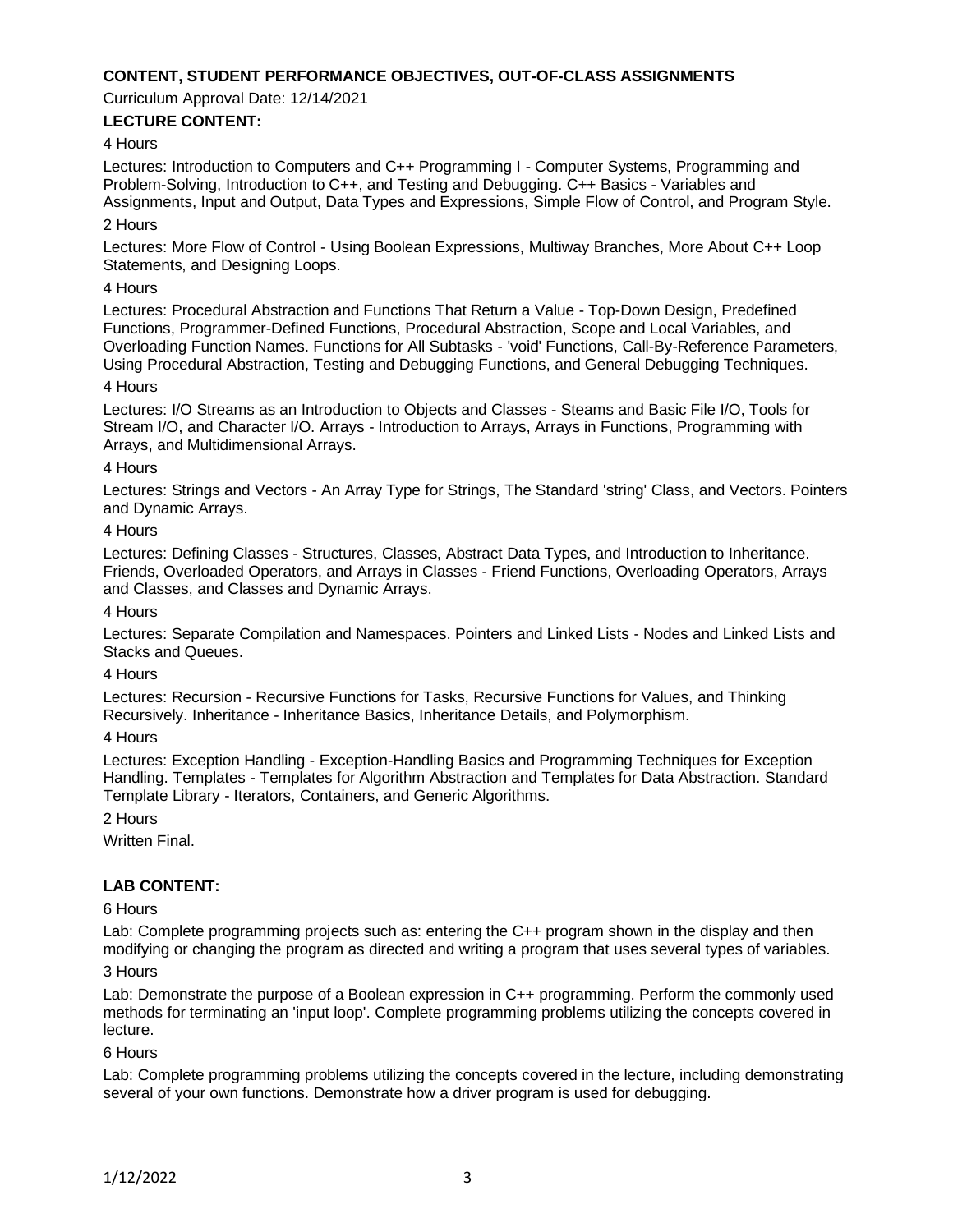## 6 Hours

Lab: Utilize a 'manipulator'. Demonstrate how an array is used, including sorting and searching. Complete programming problems utilizing concepts covered in lecture.

6 Hours

Lab: Complete programming problems specific to the concepts covered in lecture, including demonstrating the use of strings and vectors as they relate to arrays.

6 Hours

Lab: Perform some techniques that will help define your classes based on modern programming practices. Perform techniques for defining operations on objects as nonmember functions. Complete programming problems specific to the material covered in lecture.

## 6 Hours

Lab: Use namespaces. Demonstrate the application of 'nodes' and 'linked list'. Perform programming problems. Complete programming problems specific to the concepts covered in lecture.

6 Hours

Lab: Write and use recursive functions. Complete programming problems specific to the material covered in lecture.

7 Hours

Lab: Write and perform programming. Complete programming problems specific to the concepts covered in the lecture.

2 Hours

Practical Final.

## **METHODS OF INSTRUCTION:**

Lectures, Computer Demonstrations, Programming Projects, Case Studies

## **OUT OF CLASS ASSIGNMENTS:**

Required Outside Hours 8

Assignment Description

Out of Class Assignments: Read Introduction to Computers and C++ Programming I chapter. Read chapter on C++ Basics. Complete HW problems.

Required Outside Hours 4

Assignment Description

Out of Class Assignments: Read chapter on More Flow of Control. Complete HW problems.

Required Outside Hours 8

Assignment Description

Out of Class Assignments: Read chapter on procedural abstraction and functions that return a value. Read functions for all subtasks chapter. Complete programming problems.

Required Outside Hours 8

Assignment Description

Out of Class Assignments: Read chapter on I/O Streams as an Introduction to Objects and Classes and chapter on Arrays. Complete programming problems.

Required Outside Hours 8

Assignment Description

Out of Class Assignments: Read chapters on Strings and Vectors and Pointers and Dynamic Arrays. Complete programming homework.

Required Outside Hours 8

Assignment Description

Out of Class Assignments: Read chapter on Defining Classes and read chapter on friends, overloaded operators, and arrays in classes. Complete HW programming problems.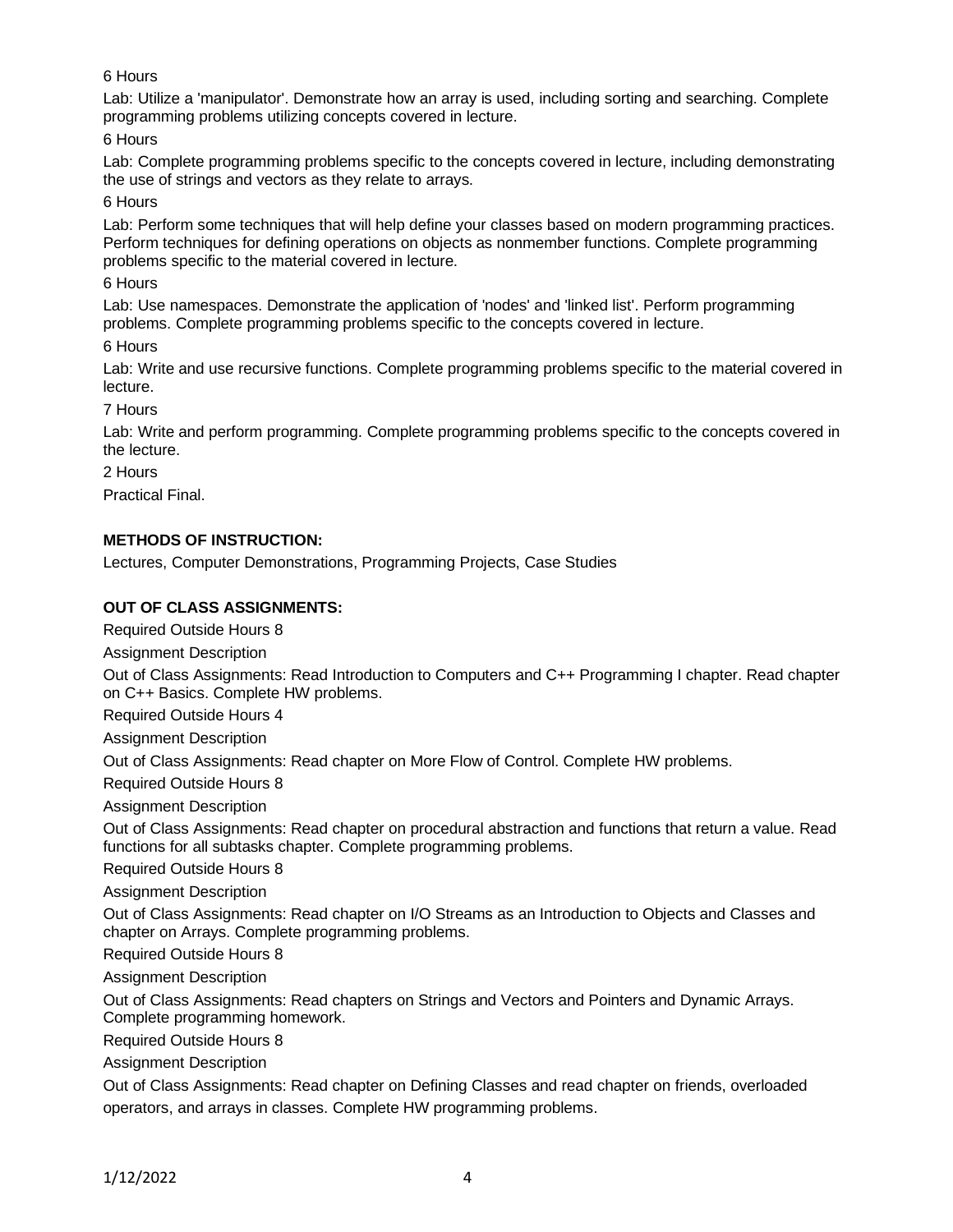Required Outside Hours 8 Assignment Description Out of Class Assignments: Read chapters on Separate Compilation and Namespaces and Pointers and Linked Lists. Complete programming HW. Required Outside Hours 8 Assignment Description Out of Class Assignments: Read chapter on Recursion and chapter on Inheritance. Do programming HW. Required Outside Hours 8 Assignment Description Out of Class Assignments: Read chapters on Exception Handling, Templates, and Standard Template Library. Complete programming HW. Required Outside Hours 4 Assignment Description Study/prepare for written and practical finals.

# **METHODS OF EVALUATION:**

Writing assignments Evaluation Percent 5 Evaluation Description Writing assignments: 5% - 20% Written Homework

Problem-solving assignments Evaluation Percent 60 Evaluation Description Problem-solving demonstrations: 40% - 70% Homework Problems, Exams

Skill demonstrations Evaluation Percent 20 Evaluation Description Skill demonstrations: 20% - 50% Class Performance, Performance Exams

Objective examinations Evaluation Percent 15 Evaluation Description Objective examinations: 5% - 20% Multiple Choice, True/False, Matching Items, **Completion**